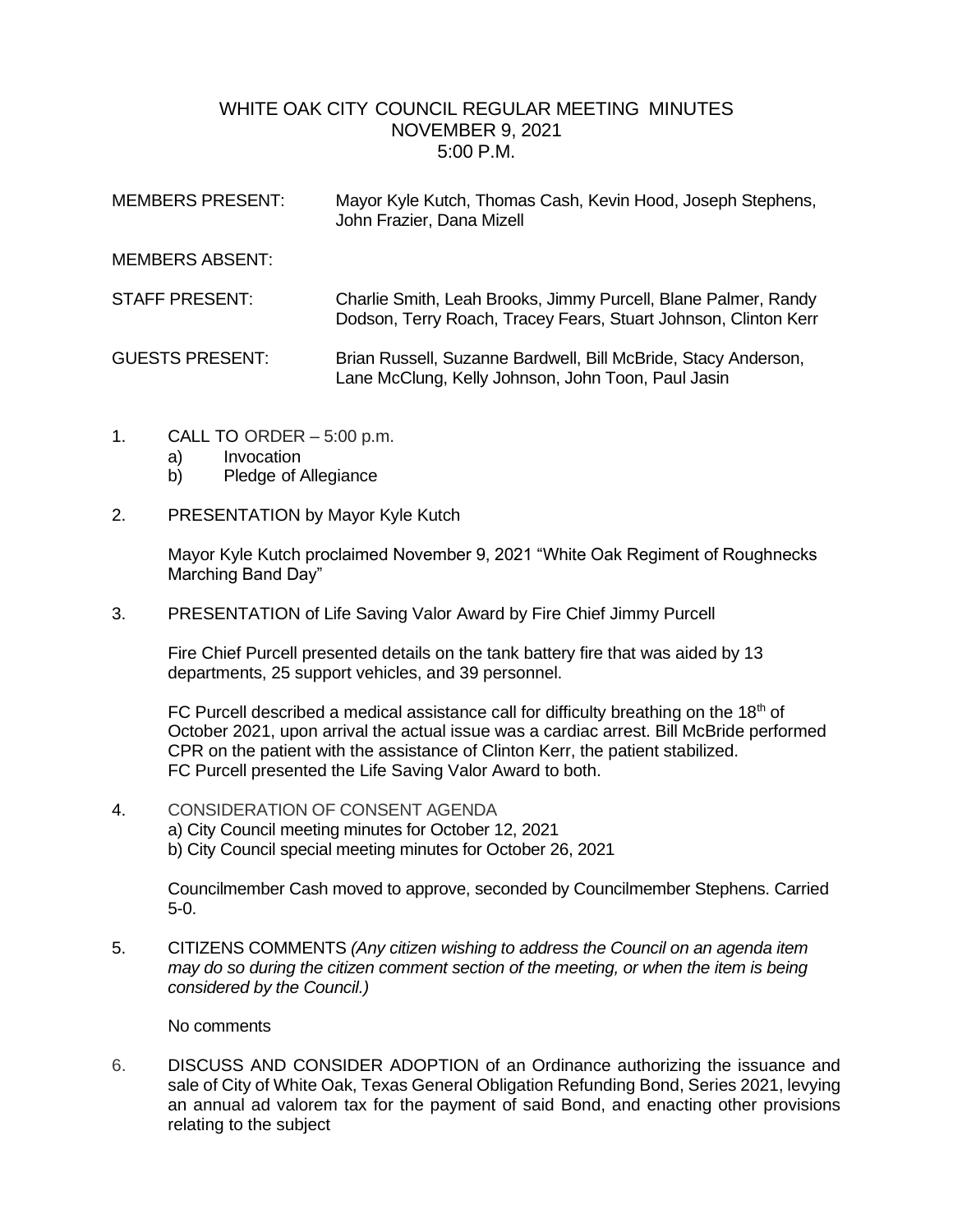City Council Meeting Minutes November 9, 2021

P a g e | **2**

Paul Jasin with Specialized Public Finance Inc. explained the bids received and the interest rates, with the winning bid going to Amegy Bank with a 1.7% fixed interest rate and callable anytime.

Mayor Pro-tem Hood moved to approve Ordinance awarding refunding bond to Amegy Bank, seconded by Councilmember Frazier. Carried 5-0.

7. CONSIDERATION of engagement letter with Karen A. Jacks & Associates, P.C. for fiscal year 2021 financial audit

City Coordinator Smith informed the council these are the annual audit letters with no change from last year.

Councilmember Frazier moved to approve, seconded by Councilmember Mizell. Carried 5-0.

8. DISCUSSION of extension of Church Street for new home development

CC Smith advised a citizen wants to purchase a piece of property located at the end of Church Street and would like the city to extend the road by 70 feet to facilitate the build. Mr. Smith advised the current price for road construction is around \$400 per linear foot and require a city investment of approximately \$28,000 to extend the road for one home and would therefore not advise an extension at this time.

9. CONSIDERATION of Resolution 2021-25 casting candidate votes for the Board of Directors of the Gregg County Appraisal District

CC Smith advised the last time the Gregg County Appraisal District Board of Directors was presented for casting votes that the Council had split the votes evenly among the individuals however this year there is a cap on how many people the votes can be split between. Mr. Smith suggested splitting the allotted votes between the currently serving Board Members.

Mayor Pro-tem Hood moved to split the allotted votes evenly between the currently serving Board members, seconded by Councilmember Stephens. Carried 5-0.

10. EXECUTIVE SESSION pursuant to Government Code §551.074 regarding the City Manager position

Council recessed into closed session at 5:38 p.m.

11. RECONVENE into open session and take any action necessary regarding the City Manager position

Council reconvened into open session at 6:29 p.m. No action taken.

12. CITY COORDINATOR REPORT

a) Update on capital improvement projects Mr. Smith advised the Old Highway 80 bridge is in the 60-day mark of the 90-day timeline. b) Administrative updates

Mr. Smith advised the vacuum trailer has been received and is being put to good use.

13. ADJOURNMENT

Councilmember Stephens moved to adjourn at 6:30 p.m., seconded by Councilmember Frazier. Adjourned by consensus.